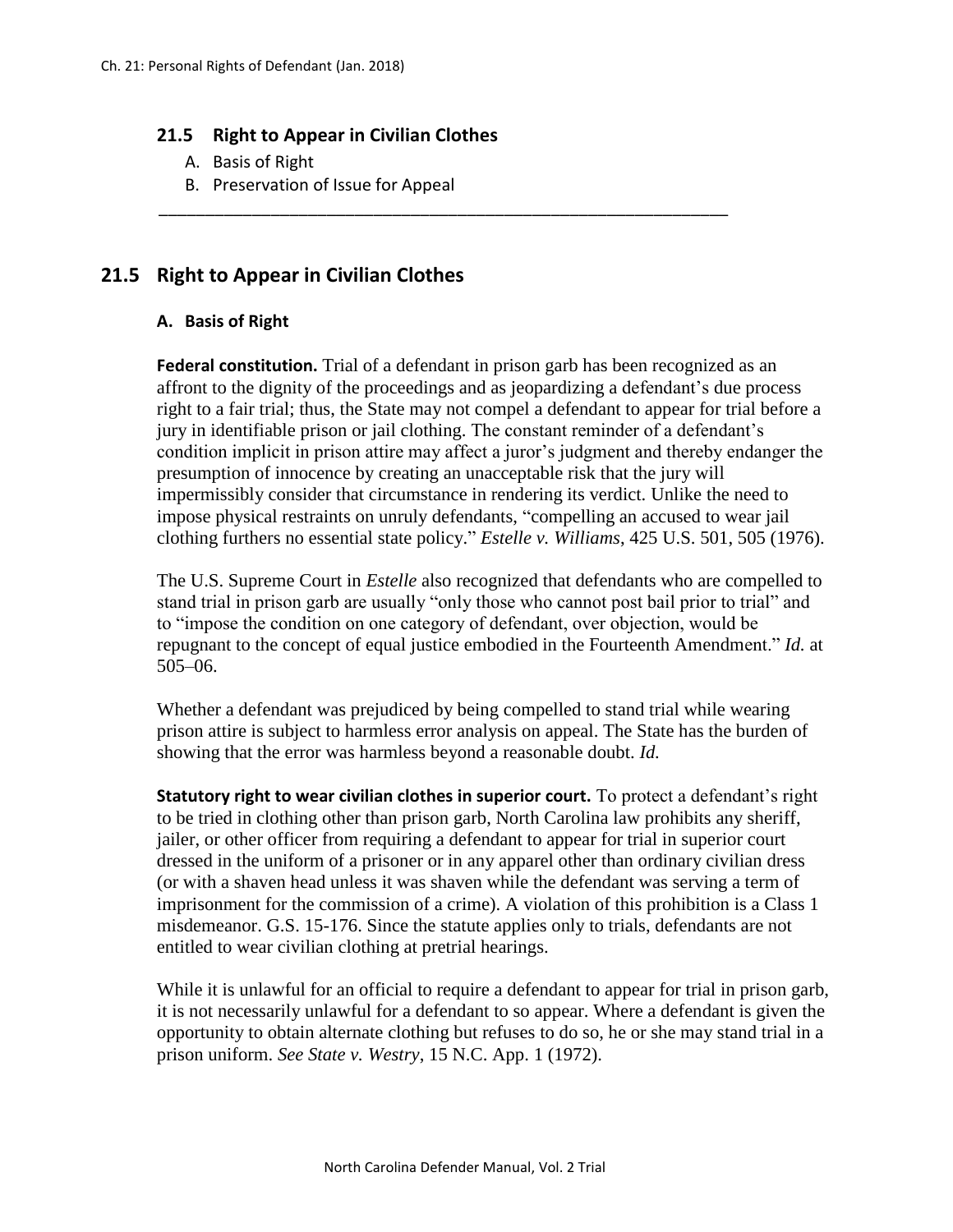The N.C. Court of Appeals has held that although a defendant may not be required to wear the clothing of a prisoner or convict, G.S. 15-176 does not prohibit requiring the defendant to wear an unobtrusive form of identification, such as a wristband. *See State v. Johnson*, 128 N.C. App. 361 (1998).

**Civilian clothes in district court.** The above cases and statutes do not recognize a right for a defendant to wear civilian clothes in district court. The holding in *Estelle* applies only to trials "before a jury." *See Estelle*, 425 U.S. 501, 512. G.S. 15-176 applies only to trials in superior court.

Some of the reasons for not requiring a defendant to appear in jail clothing have been recognized, however, as potentially applicable to cases tried before a judge.

There are considerations here other than possible bias. These considerations were undoubtedly overlooked in the press of immediate decision. One is equality before the law. A defendant who can afford bail appears for trial in the best array he can muster. He may be a veritable satyr clad like Hyperion himself. Imposition of jail clothing on a defendant who cannot afford bail subjects him to inferior treatment. He suffers a disadvantage as a result of his poverty. Our traditions do not brook such disadvantage. The second consideration is psychological. Some defendants may be callous; others confused and embarrassed by prison garb to the point where they may be handicapped in presenting or assisting their defense. Presumed to be innocent, the prisoner is entitled to as much dignity and respect as safety allows. As one court tersely put it: "The presumption of innocence requires the garb of innocence . . . ." (*Eaddy v. People*, 115 Colo. 488 [174 P.2d 717, 718].)

*People v. Zapata*, 220 Cal. App. 2d 903, 911 (1963) (footnote omitted) (holding that these considerations apply to a trial before a judge, but that the error did not cause a miscarriage of justice and did not require reversal); *see also State v. Billups*, 301 N.C. 607, 617 (1981) (Exum, J., dissenting) (dissenters observed in a case before a jury involving shackling [discussed *infra* in § 21.6, Right to Appear Free of Physical Restraints] that "the presumption of innocence requires the garb of innocence, for 'regardless of the ultimate outcome, or of the evidence awaiting presentation, every defendant is entitled to be brought before the court with the appearance, dignity, and self-respect of a free and innocent man'" (citations omitted)).

**Practice note:** In light of the lack of authority guaranteeing a defendant the right to appear in civilian clothing in a nonjury trial, if you would like your client to appear in civilian clothing for trial before a district court judge, you should make that request to the judge before trial *and* show why requiring your client to appear in jail clothing would deny his or her due process right to a fair trial in that case. For example, in a case that turns on eyewitness identification, the defendant's appearance in jail clothing could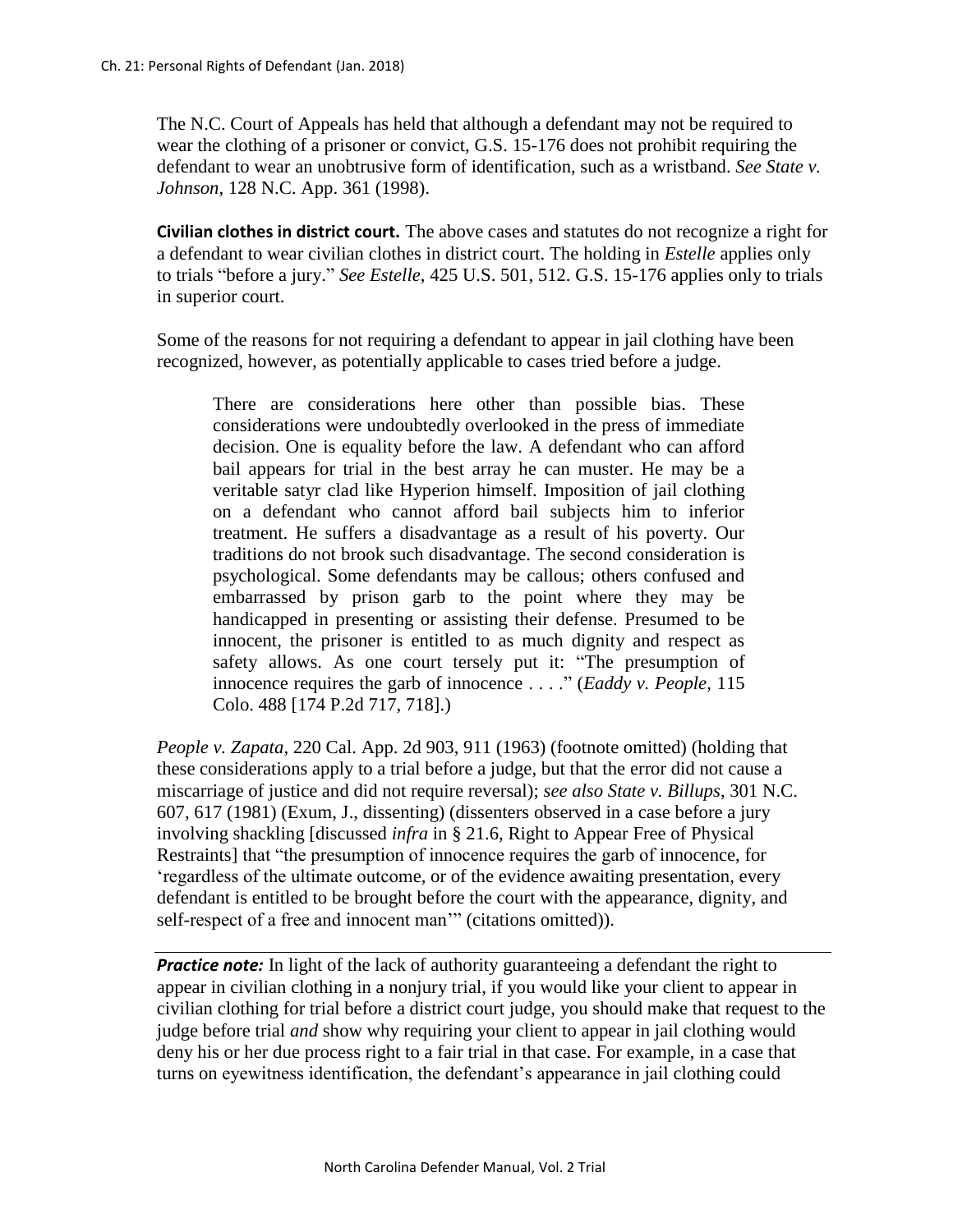influence the witnesses' testimony (in addition to implicating the more general concerns discussed above).

**Statutory right for defense witnesses to appear in civilian clothes in superior court.**

G.S. 15-176 also provides that it is unlawful for any sheriff, jailer, or other officer to require *any prisoner* to appear in any court for trial while dressed in prison garb. Violations of this prohibition are Class 1 misdemeanors. G.S. 15-176; *see also State v. Knight*, 87 N.C. App. 125 (1987) (trial judge did not abuse discretion in denying defendant's motion for mistrial; the jailer wrongfully brought a defense witness into the courtroom in his jail uniform and handcuffed, but the appearance was brief and the judge immediately ordered the witness removed and declared a recess while the witness changed into civilian clothing).

*Practice note:* If you wish to have a defense witness testify while wearing civilian clothes, you should ensure that the witness has access to appropriate clothes and request that the jailer produce the witness for court in the civilian clothes. If the jailer does not comply, you must make a motion on the record for the witness to appear in civilian clothes or the error will be waived on appeal. *See State v. Abraham*, 338 N.C. 315 (1994) (no abuse of discretion found where defense counsel made no specific motion to permit three incarcerated defense witnesses to appear in civilian clothes and the trial judge required the witnesses to testify while in prison uniform and physically restrained).

## **B. Preservation of Issue for Appeal**

**Necessity for objection.** The failure of a defendant to object to being tried in prison clothing "is sufficient to negate the presence of compulsion necessary to establish a constitutional violation." *Estelle v. Williams*, 425 U.S. 501, 512–13 (1976); *cf. State v. Tolley*, 290 N.C. 349, 371–72 (1976) (citing *Estelle* and finding that any error in shackling of defendant was waived because defense counsel made no objection). Counsel must specifically assert a constitutional and statutory basis for the objection to preserve the issue on both grounds on appeal. *See generally State v. Holmes*, 355 N.C. 719 (2002) (where defendant failed to object on constitutional grounds, review of the trial judge's decision to restrain was limited to statutory error pursuant to the abuse of discretion standard). The trial judge is not required to inquire of the defendant or defense counsel whether the defendant is deliberately going to trial in jail clothes. *Estelle*, 425 U.S. 501.

**Record must affirmatively show that the defendant was in jail clothing.** The nature of clothing worn by a defendant may make it unclear whether the attire is in fact a prison or jail uniform. Some jail uniforms are comprised of standard-issue trousers and shirts and are not readily associated with the attire of a prisoner. To preserve the issue for appeal, a defendant required to wear a uniform for trial should ensure that the record includes evidence of the type of clothing he or she is wearing and evidence that his or her apparel is in fact a jail uniform. *See, e.g., State v. Simpson*, 202 N.C. App. 586 (2010) (unpublished) (finding sufficient evidence that defendant's white pants, white T-shirt, and white tennis shoes were prison garb but holding that violation was not prejudicial and did not require reversal where defendant was on trial for assaulting a prison guard at the unit